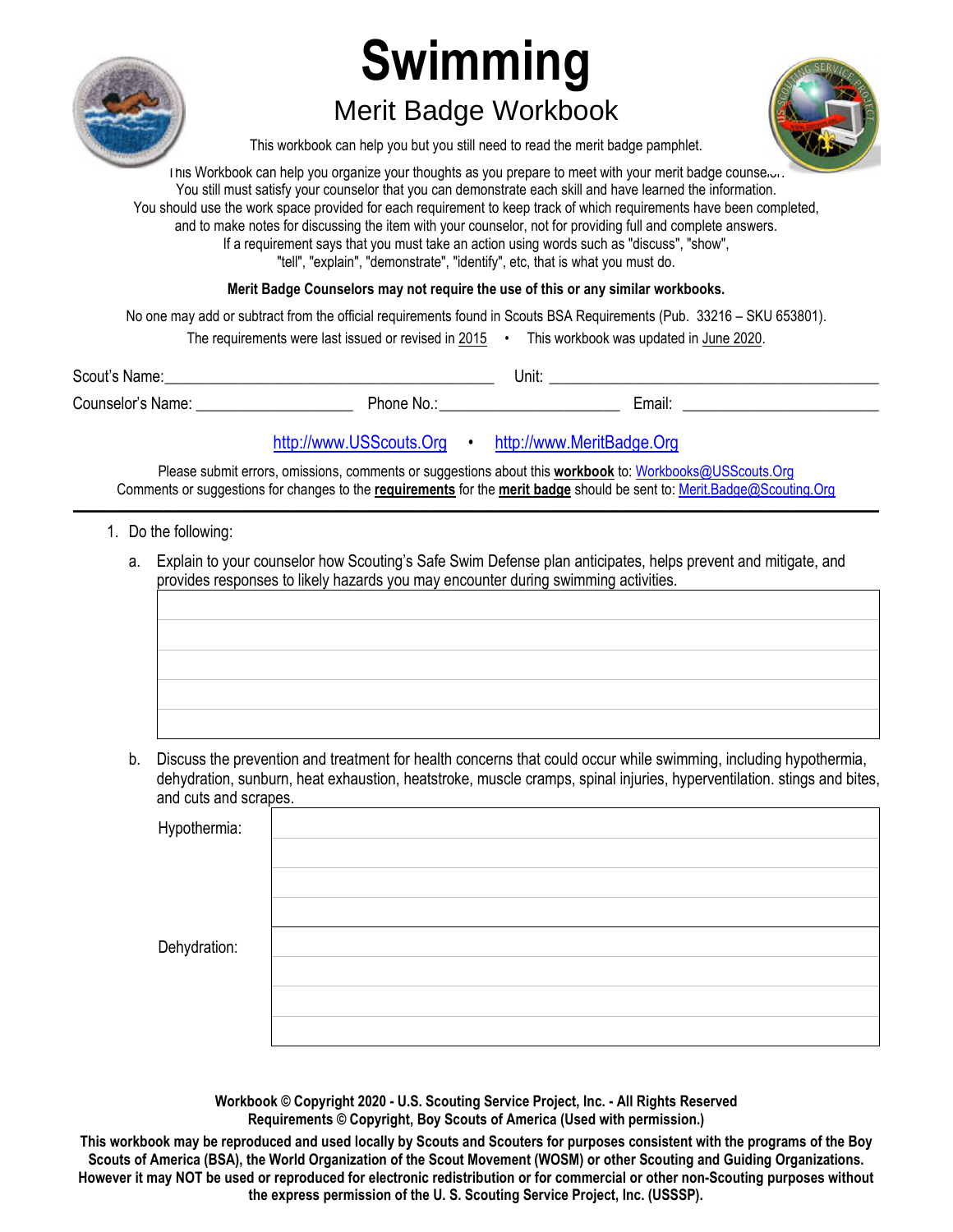| Sunburn:            |  |
|---------------------|--|
|                     |  |
|                     |  |
|                     |  |
| Heat<br>exhaustion: |  |
|                     |  |
|                     |  |
| Heatstroke:         |  |
|                     |  |
|                     |  |
|                     |  |
| Muscle cramps:      |  |
|                     |  |
|                     |  |
| Spinal injuries:    |  |
|                     |  |
|                     |  |
|                     |  |
| Hyperventilation:   |  |
|                     |  |
|                     |  |
| Stings and bites:   |  |
|                     |  |
|                     |  |
|                     |  |
| Cuts and            |  |
| scrapes:            |  |
|                     |  |
|                     |  |

 $\Box$  2. Before doing the following requirements, successfully complete the BSA swimmer test: Jump feet first into water over your head in depth, swim 75 yards in a strong manner using one or more of the following strokes: sidestroke, breaststroke, trudgen, or crawl; then swim 25 yards using an easy, resting backstroke. The 100 yards must be swum continuously and include at least one sharp turn. After completing the swim, rest by floating.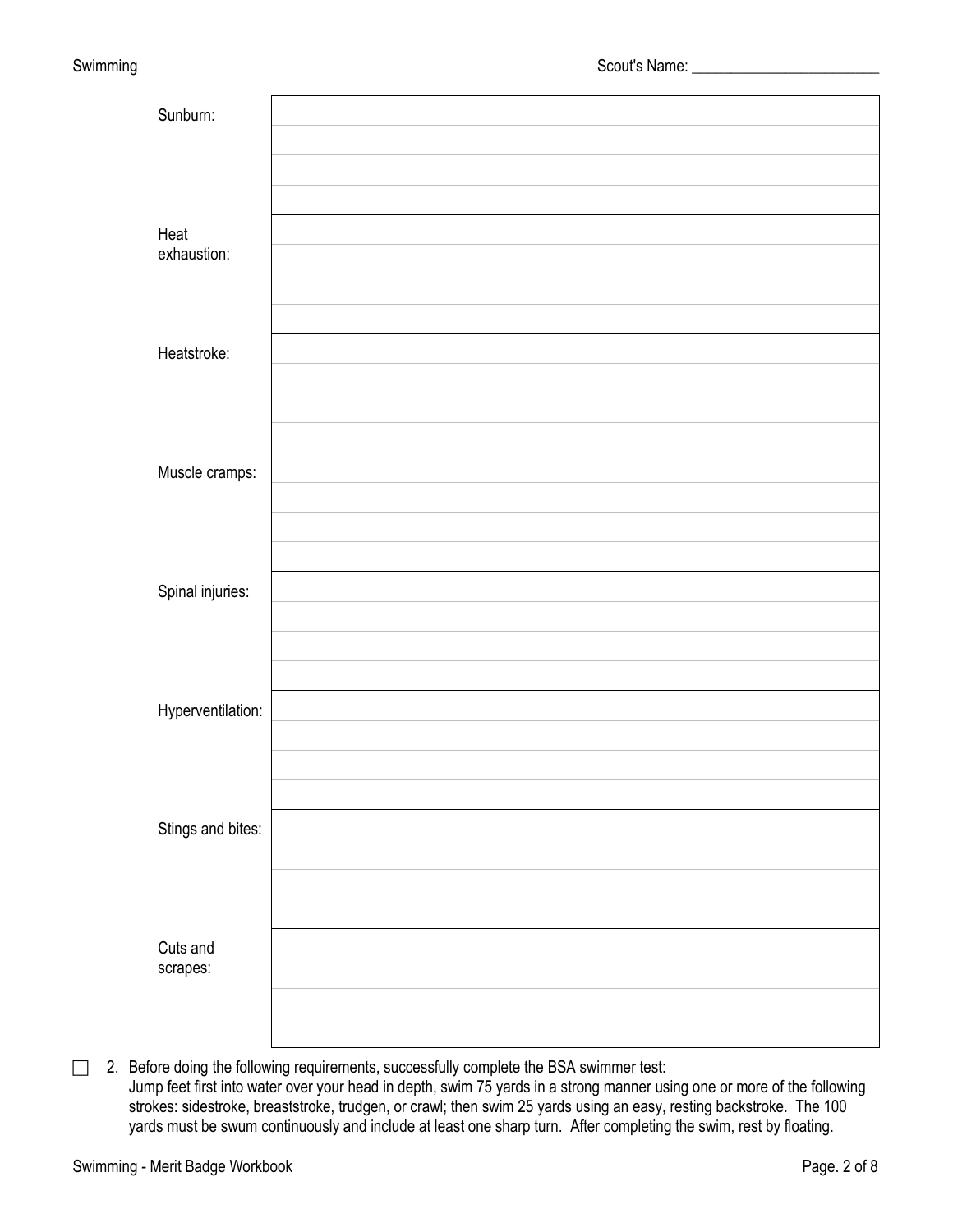- $\Box$  3. Swim continuously for 150 yards using the following strokes in good form and in a strong manner: front crawl or trudgen for 25 yards, back crawl for 25 yards, sidestroke for 25 yards, breaststroke for 25 yards, and elementary backstroke for 50 yards.
	- 4. Do the following:
	- a. Demonstrate water rescue methods by reaching with your arm or leg, by reaching with a suitable object, and by throwing lines and objects. Explain why swimming rescues should not be attempted when a reaching or throwing rescue is possible, and explain why and how a rescue swimmer should avoid contact with the victim.
	- $\Box$  b. With a helper and a practice victim, show a line rescue both as tender and as rescuer. The practice victim should be approximately 30 feet from shore in deep water.
	- 5. Do the following:
		- $\Box$  a. Float face up in a resting position for at least one minute.
		- $\Box$  b. Demonstrate survival floating for at least five minutes.
		- □ c. While wearing a properly fitted U.S. Coast Guard–approved life jacket, demonstrate the HELP and huddle positions.

Explain their purposes.

d. Explain why swimming or survival floating will hasten the onset of hypothermia in cold water.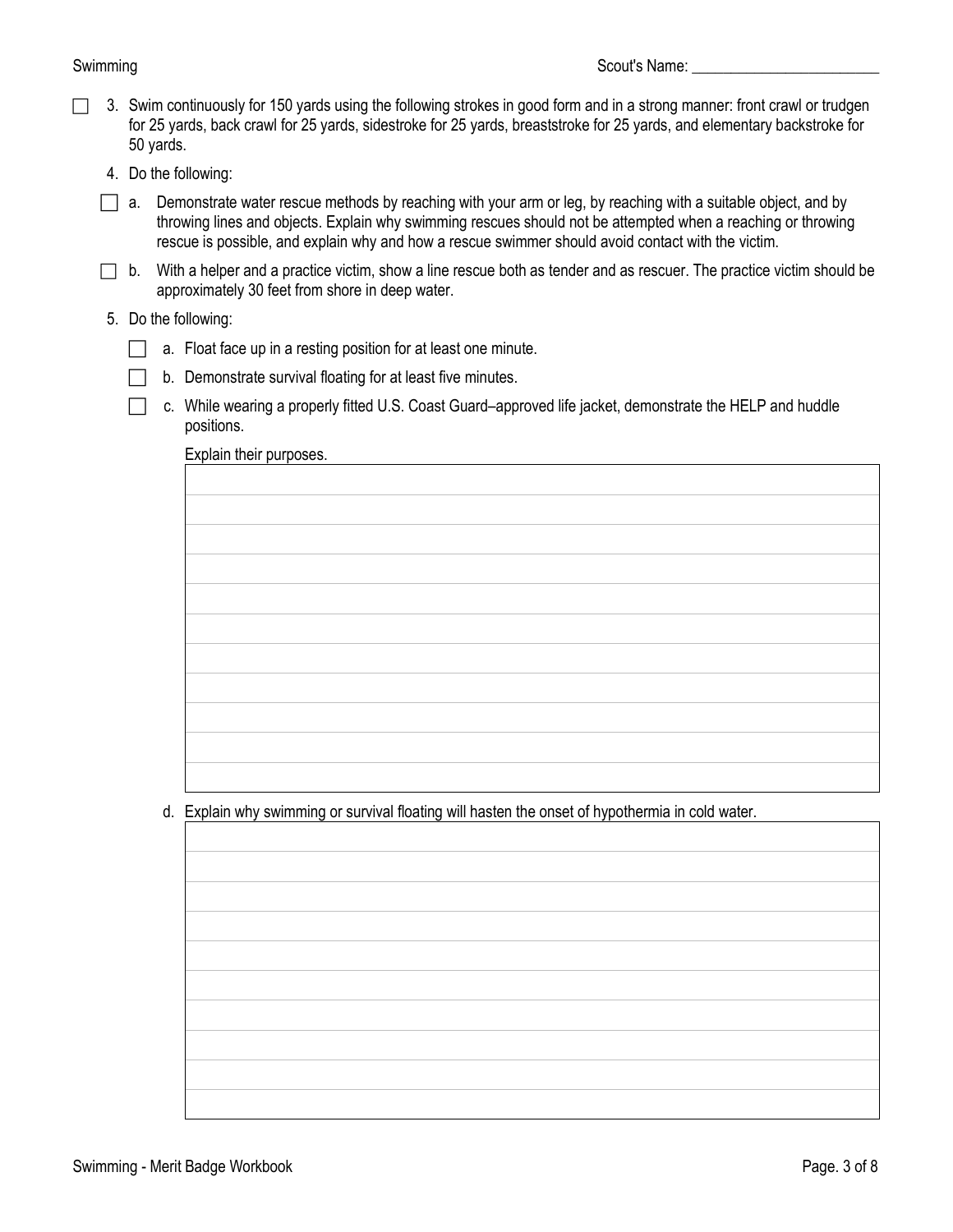- 6. In water over your head, but not to exceed 10 feet, do each of the following:
	- a. Use the feet first method of surface diving and bring an object up from the bottom.
	- $\Box$  b. Do a headfirst surface dive (pike or tuck), and bring the object up again.
	- □ c. Do a headfirst surface dive to a depth of at least 5 feet and swim underwater for 3 strokes. Come to the surface, take a breath, and repeat the sequence twice.
- 7. Following the guidelines set in the BSA Safe Swim Defense, in water at least 7 feet deep\*, show a standing headfirst dive from a dock or pool deck.

 $\Box$  Show a long shallow dive, also from the dock or pool deck.

- **\*** If your state, city, or local community requires a water depth greater than 7 feet, it is important to abide by that mandate.
- 8. Explain the health benefits of regular aerobic exercise, and discuss why swimming is favored as both fitness and therapeutic exercise.

**When working on merit badges, Scouts and Scouters should be aware of some vital information in the current edition of the** *Guide to Advancement* **(BSA publication 33088). Important excerpts from that publication can be downloaded from <http://usscouts.org/advance/docs/GTA-Excerpts-meritbadges.pdf>.** 

**You can download a complete copy of the** *Guide to Advancement* **from <http://www.scouting.org/filestore/pdf/33088.pdf>.**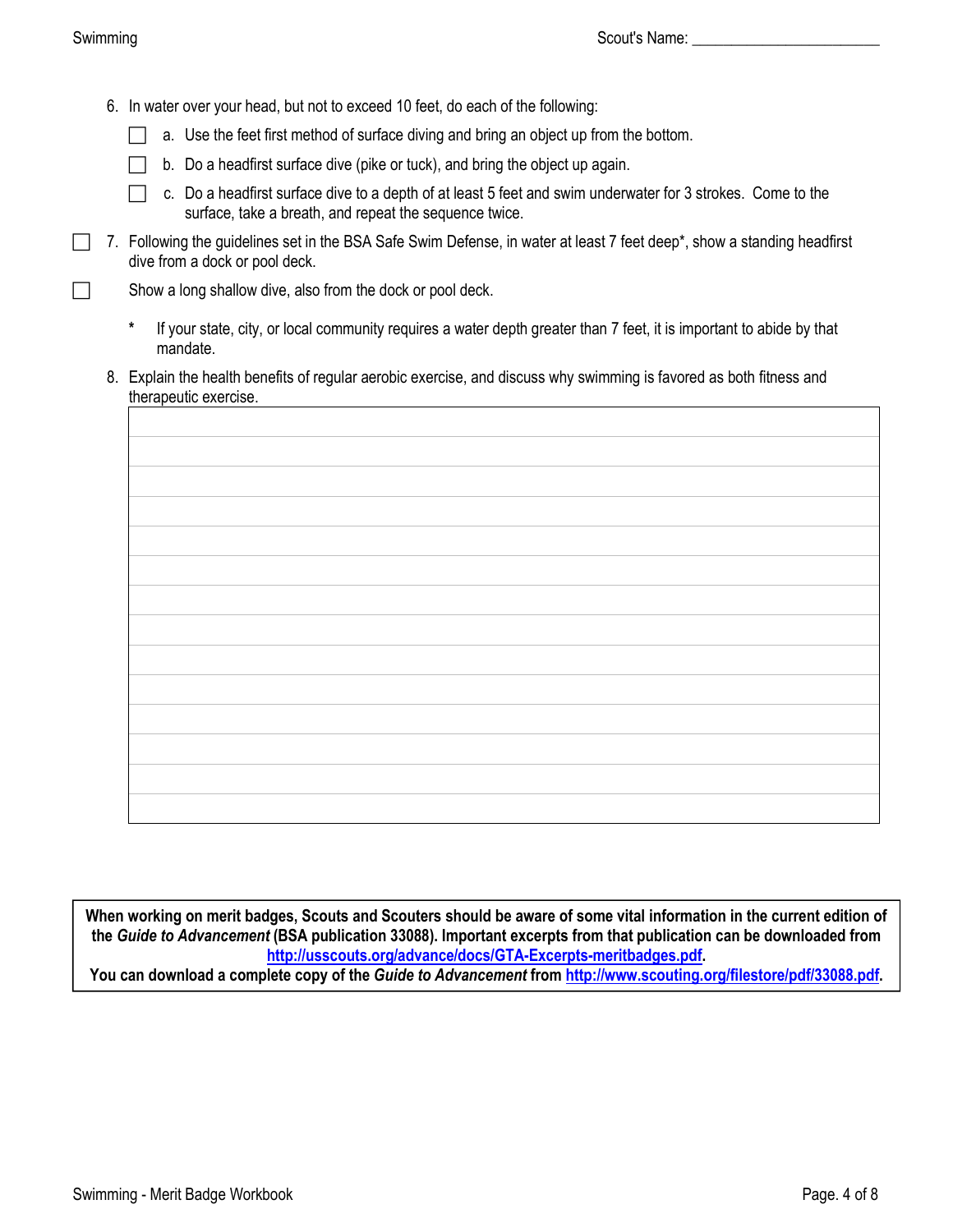### **SAFETY AFLOAT Page 1 of 2**

BSA groups shall use Safety Afloat for all boating activities. Adult leaders supervising activities afloat must have completed Safety Afloat training within the previous two years. Cub Scout activities afloat are limited to council or district events that do not include moving water or float trips (expeditions). Safety Afloat standards apply to the use of canoes, kayaks, rowboats, rafts, floating tubes, sailboats, motorboats (including waterskiing), and other small craft, but do not apply to transportation on large commercial vessels such as ferries and cruise ships. Parasailing (being towed airborne behind a boat using a parachute), kitesurfing (using a wakeboard towed by a kite), and recreational use of personal watercraft (small sit-on-top motorboats propelled by water jets) are not authorized BSA activities.

Safety Afloat training may be obtained from the BSA Online Learning Center at www.scouting.org, at council summer camps, and at other council and district training events. Confirmation of training is required on local and national tour permits for trips that involve boating. Additional guidance on appropriate skill levels and training resources is provided in the *Aquatics Supervision* guide available from council service centers.

#### **1. Qualified Supervision**

All activity afloat must be supervised by a mature and conscientious adult age 21 or older who understands and knowingly accepts responsibility for the wellbeing and safety of those in his or her care and who is trained in and committed to compliance with the nine points of BSA Safety Afloat. That supervisor must be skilled in the safe operation of the craft for the specific activity, knowledgeable in accident prevention, and prepared for emergency situations. If the adult with Safety Afloat training lacks the necessary boat operating and safety skills, then he or she may serve as the supervisor only if assisted by other adults, camp staff personnel, or professional tour guides who have the appropriate skills. Additional leadership is provided in ratios of one trained adult, staff member, or guide per 10 participants. For Cub Scouts, the leadership ratio is one trained adult, staff member, or guide per five participants. At least one leader must be trained in first aid including CPR. Any swimming done in conjunction with the activity afloat must be supervised in accordance with BSA Safe Swim Defense standards. It is strongly recommended that all units have at least one adult or older youth member currently trained in BSA Aquatics Supervision: Paddle Craft Safety to assist in the planning and conduct of all activities afloat.

#### **2. Personal Health Review**

A complete health history is required of all participants as evidence of fitness for boating activities. Forms for minors must be signed by a parent or legal guardian. Participants should be asked to relate any recent incidents of illness or injury just prior to the activity. Supervision and protection should be adjusted to anticipate any potential risks associated with individual health conditions. For significant health conditions, the adult supervisor should require an examination by a physician and consult with parent, guardian, or caregiver for appropriate precautions.

#### **3. Swimming Ability**

Operation of any boat on a float trip is limited to youth and adults who have completed the BSA swimmer classification test. Swimmers must complete the following test, which should be administered annually.

Jump feetfirst into water over the head in depth. Level off and swim 75 yards in a strong manner using one or more of the following strokes: sidestroke, breaststroke, trudgen, or crawl; then swim 25 yards using an easy, resting backstroke. The 100 yards must be completed in one swim without stops and must include at least one sharp turn. After completing the swim, rest by floating.

For activity afloat, those not classified as a swimmer are limited to multiperson craft during outings or float trips on calm water with little likelihood of capsizing or falling overboard. They may operate a fixed-seat rowboat or pedal boat accompanied by a buddy who is a swimmer. They may ride in a canoe or other paddle craft with an adult swimmer skilled in that craft as a buddy. They may ride as part of a group on a motorboat or sailboat operated by a skilled adult.

#### **4. Life Jackets**

Properly fitted U.S. Coast Guard–approved life jackets must be worn by all persons engaged in boating activity (rowing, canoeing, sailing, boardsailing, motorboating, waterskiing, rafting, tubing, and kayaking). Type III life jackets are recommended for general recreational use.

For vessels over 20 feet in length, life jackets need not be worn when participants are below deck or on deck when the qualified supervisor aboard the vessel determines that it is prudent to abide by less-restrictive state and federal regulations concerning the use and storage of life jackets, for example, when a cruising vessel with safety rails is at anchor. All participants not classified as swimmers must wear a life jacket when on deck underway.

Life jackets need not be worn when an activity falls under Safe Swim Defense guidelines—for example, when an inflated raft is used in a pool or when snorkeling from an anchored craft.

#### **5. Buddy System**

All participants in an activity afloat are paired as buddies who are always aware of each other's situation and prepared to sound an alarm and lend assistance immediately when needed. When several craft are used on a float trip, each boat on the water should have a "buddy boat." All buddy pairs must be accounted for at regular intervals during the activity and checked off the water by the qualified supervisor at the conclusion of the activity. Buddies either ride in the same boat or stay near each other in single-person craft.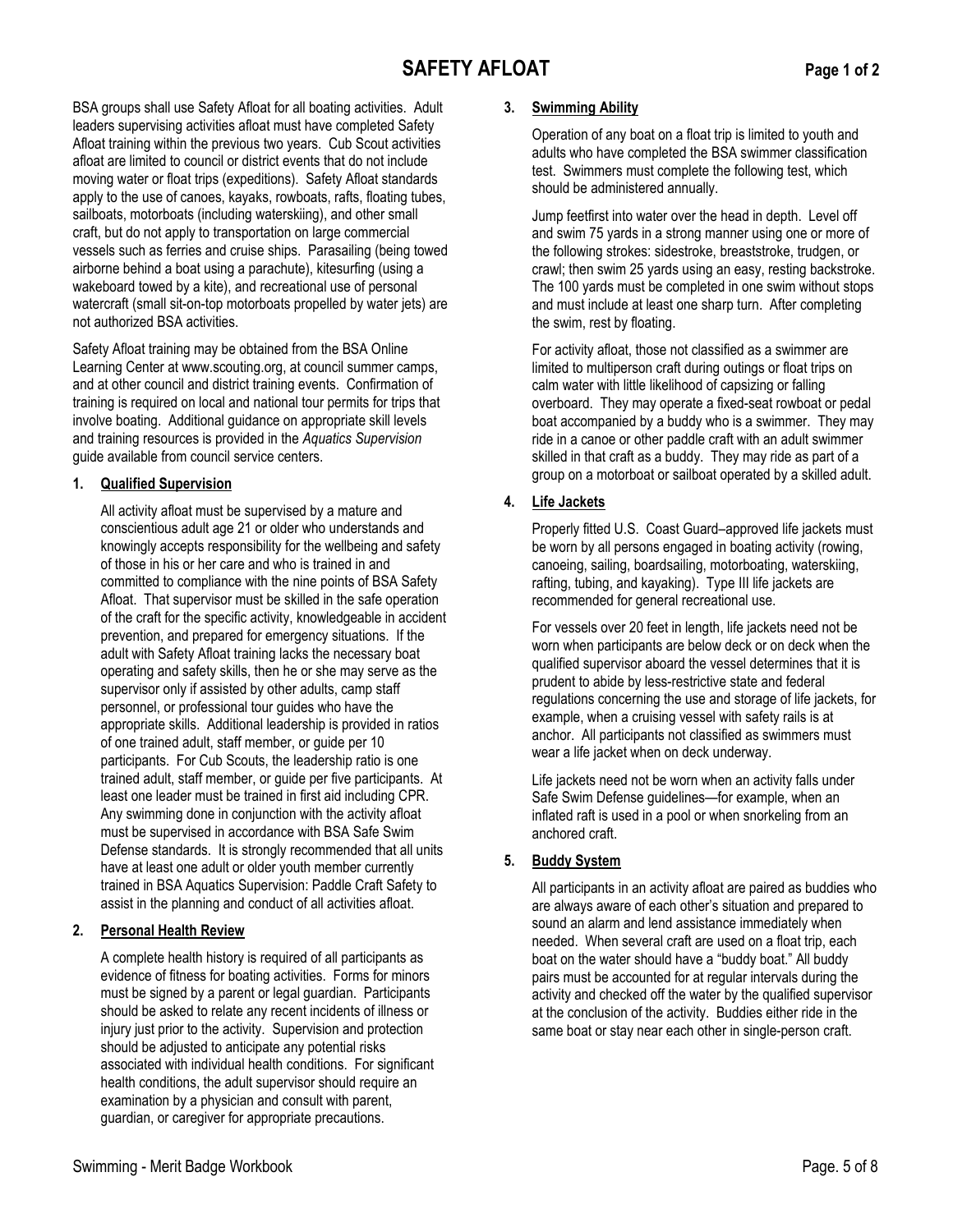#### **6. Skill Proficiency**

Everyone in an activity afloat must have sufficient knowledge and skill to participate safely. Passengers should know how their movement affects boat stability and have a basic understanding of self-rescue. Boat operators must meet government requirements, be able to maintain control of their craft, know how changes in the environment influence that control, and undertake activities only that are within their personal and group capabilities.

Content of training exercises should be appropriate for the age, size, and experience of the participants, and should cover basic skills on calm water of limited extent before proceeding to advanced skills involving current, waves, high winds, or extended distance. At a minimum, instructors for canoes and kayaks should be able to demonstrate the handling and rescue skills required for BSA Aquatics Supervision: Paddle Craft Safety. All instructors must have a least one assistant who can recognize and respond appropriately if the instructor's safety is compromised.

Anyone engaged in recreational boating using human powered craft on flatwater ponds or controlled lake areas free of conflicting activities should be instructed in basic safety procedures prior to launch, and allowed to proceed after they have demonstrated the ability to control the boat adequately to return to shore at will.

For recreational sailing, at least one person aboard should be able to demonstrate basic sailing proficiency (tacking, reaching, and running) sufficient to return the boat to the launch point. Extended cruising on a large sailboat requires either a professional captain or an adult with sufficient experience to qualify as a bareboat skipper.

Motorboats may be operated by youth, subject to state requirements, only when accompanied in the boat by an experienced leader or camp staff member who meets state requirements for motorboat operation. Extended cruising on a large power boat requires either a professional captain or an adult with similar qualifications.

Before a unit using human-powered craft controlled by youth embarks on a float trip or excursion that covers an extended distance or lasts longer than four hours, each participant should receive either a minimum of three hours training and supervised practice, or demonstrate proficiency in maneuvering the craft effectively over a 100-yard course and recovering from a capsize.

Unit trips on whitewater above Class II must be done with either a professional guide in each craft or after all participants have received American Canoe Association or equivalent training for the class of water and type of craft involved.

#### **7. Planning**

Proper planning is necessary to ensure a safe, enjoyable exercise afloat. All plans should include a scheduled itinerary, notification of appropriate parties, communication arrangements, contingencies in case of foul weather or equipment failure, and emergency response options.

**Preparation.** Any boating activity requires access to the proper equipment and transportation of gear and participants to the site. Determine what state and local regulations are applicable. Get permission to use or cross private property. Determine whether personal resources will be used or whether outfitters will supply

equipment, food, and shuttle services. Lists of group and personal equipment and supplies must be compiled and checked. Even short trips require selecting a route, checking water levels, and determining alternative pull-out locations. Changes in water level, especially on moving water, may pose significant, variable safety concerns. Obtain current charts and information about the waterway and consult those who have traveled the route recently.

**Float Plan.** Complete the preparation by writing a detailed itinerary, or float plan, noting put-in and pullout locations and waypoints, along with the approximate time the group should arrive at each. Travel time should be estimated generously. **Notification.** File the float plan with parents, the local council office if traveling on running water, and local authorities if appropriate. Assign a member of the unit committee to alert authorities if prearranged check-ins are overdue. Make sure everyone is promptly notified when the trip is concluded.

**Weather**. Check the weather forecast just before setting out, and keep an alert weather eye. Anticipate changes and bring all craft ashore when rough weather threatens. Wait at least 30 minutes before resuming activities after the last incidence of thunder or lightning.

**Contingencies**. Planning must identify possible emergencies and other circumstances that could force a change of plans. Develop alternative plans for each situation. Identify local emergency resources such as EMS systems, sheriff's departments, or ranger stations. Check your primary communication system, and identify backups, such as the nearest residence to a campsite. Cell phones and radios may lose coverage, run out of power, or suffer water damage.

#### **8. Equipment**

All craft must be suitable for the activity, be seaworthy, and float if capsized. All craft and equipment must meet regulatory standards, be properly sized, and be in good repair. Spares, repair materials, and emergency gear must be carried as appropriate. Life jackets and paddles must be sized to the participants. Properly designed and fitted helmets must be worn when running rapids rated above Class II. Emergency equipment such as throw bags, signal devices, flashlights, heat sources, first-aid kits, radios, and maps must be ready for use. Spare equipment, repair materials, extra food and water, and dry clothes should be appropriate for the activity. All gear should be stowed to prevent loss and water damage. For float trips with multiple craft, the number of craft should be sufficient to carry the party if a boat is disabled, and critical supplies should be divided among the craft.

#### **9. Discipline**

Rules are effective only when followed. All participants should know, understand, and respect the rules and procedures for safe boating activities provided by Safety Afloat guidelines. Applicable rules should be discussed prior to the outing and reviewed for all participants near the boarding area just before the activity afloat begins. People are more likely to follow directions when they know the reasons for rules and procedures. Consistent, impartially applied rules supported by skill and good judgment provide stepping-stones to a safe, enjoyable outing.

For additional information on Safety Afloat, go to www.scouting.org/HealthandSafety/Aquatics/safety-afloat.aspx.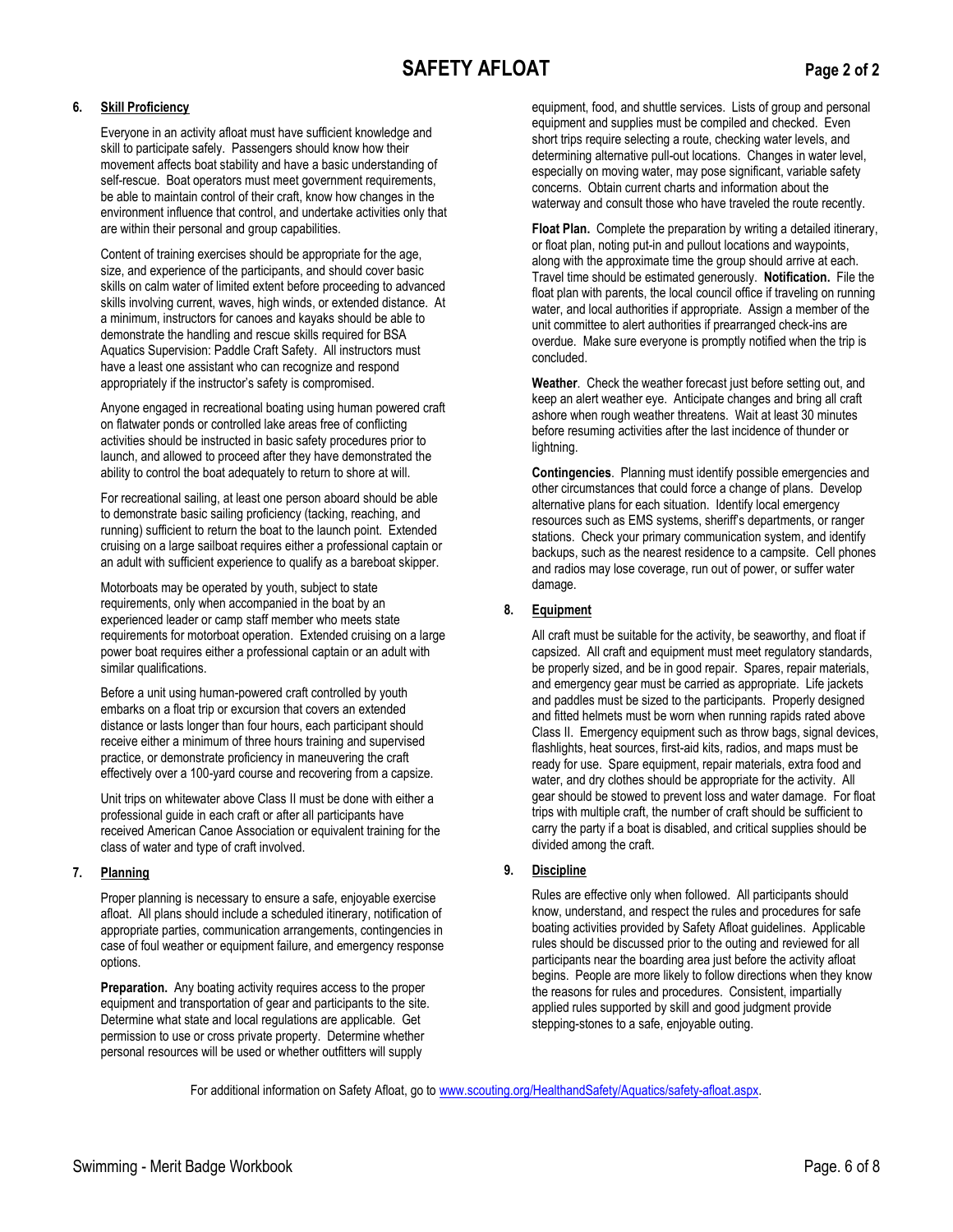#### **SAFE SWIM DEFENSE Page 1 of 2**

BSA groups shall use Safe Swim Defense for all swimming activities. Adult leaders supervising a swimming activity must have completed Safe Swim Defense training within the previous two years. Safe Swim Defense standards apply at backyard, hotel, apartment, and public pools; at established waterfront swim areas such as beaches at state parks and U.S. Army Corps of Engineers lakes; and at all temporary swimming areas such as a lake, river, or ocean. Safe Swim Defense does not apply to boating or water activities such as waterskiing or swamped boat drills that are covered by Safety Afloat guidelines. Safe Swim Defense applies to other nonswimming activities whenever participants enter water over knee deep or when submersion is likely, for example, when fording a stream, seining for bait, or constructing a bridge as a pioneering project. Snorkeling in open water requires each participant to have demonstrated knowledge and skills equivalent to those for Snorkeling BSA in addition to following Safe Swim Defense. Scuba activities must be conducted in accordance with the BSA Scuba policy found in the *Guide to Safe Scouting*. Because of concerns with hyperventilation, competitive underwater swimming events are not permitted in Scouting.

Safe Swim Defense training may be obtained from the BSA Online Learning Center at olc.scouting.org, at council summer camps, and at other council and district training events. Confirmation of training is required on local and national tour permits for trips that involve swimming. Additional information on various swimming venues is provided in the Aquatics Supervision guide available from council service centers.

#### 1. **Qualified Supervision**

All swimming activity must be supervised by a mature and conscientious adult age 21 or older who understands and knowingly accepts responsibility for the well-being and safety of those in his or her care, and who is trained in and committed to compliance with the eight points of BSA Safe Swim Defense. It is strongly recommended that all units have at least one adult or older youth member currently trained in BSA Aquatics Supervision: Swimming and Water Rescue or BSA Lifeguard to assist in planning and conducting all swimming activities.

#### 2. **Personal Health Review**

A complete health history is required of all participants as evidence of fitness for swimming activities. Forms for minors must be signed by a parent or legal guardian. Participants should be asked to relate any recent incidents of illness or injury just prior to the activity. Supervision and protection should be adjusted to anticipate any potential risks associated with individual health conditions. For significant health conditions, the adult supervisor should require an examination by a physician and consult with the parent, guardian, or caregiver for appropriate precautions.

#### 3. **Safe Area**

All swimming areas must be carefully inspected and prepared for safety prior to each activity. Water depth, quality, temperature, movement, and clarity are important considerations. Hazards must be eliminated or isolated by conspicuous markings and discussed with participants.

**Controlled Access:** There must be safe areas for all participating ability groups to enter and leave the water. Swimming areas of appropriate depth must be defined for each ability group. The entire area must be within easy reach of designated rescue personnel. The area must be clear of boat traffic, surfing, or other nonswimming activities.

**Bottom Conditions and Depth:** The bottom must be clear of trees and debris. Abrupt changes in depth are not allowed in the nonswimmer area. Isolated underwater hazards should be marked with floats. Rescue personnel must be able to easily reach the bottom. Maximum recommended water depth in clear water is 12 feet. Maximum water depth in turbid water is 8 feet.

**Visibility:** Underwater swimming and diving are prohibited in turbid water. Turbid water exists when a swimmer treading water cannot see his feet. Swimming at night is allowed only in areas with water clarity and lighting sufficient for good visibility both above and below the surface.

**Diving and Elevated Entry:** Diving is permitted only into clear, unobstructed water from heights no greater than 40 inches. Water depth must be at least 7 feet. Bottom depth contours below diving boards and elevated surfaces require greater water depths and must conform to state regulations. Persons should not jump into water from heights greater than they are tall, and should jump only into water chest deep or greater with minimal risk from contact with the bottom. No elevated entry is permitted where the person must clear any obstacle, including land.

**Water Temperature:** Comfortable water temperature for swimming is near 80 degrees. Activity in water at 70 degrees or less should be of limited duration and closely monitored for negative effects of chilling.

**Water Quality:** Bodies of stagnant, foul water, areas with significant algae or foam, or areas polluted by livestock or waterfowl should be avoided. Comply with any signs posted by local health authorities. Swimming is not allowed in swimming pools with green, murky, or cloudy water.

**Moving Water:** Participants should be able to easily regain and maintain their footing in currents or waves. Areas with large waves, swiftly flowing currents, or moderate currents that flow toward the open sea or into areas of danger should be avoided.

**Weather: Participants** should be moved from the water to a position of safety whenever lightning or thunder threatens. Wait at least 30 minutes after the last lightning flash or thunder before leaving shelter. Take precautions to prevent sunburn, dehydration, and hypothermia.

**Life Jacket Use:** Swimming in clear water over 12 feet deep, in turbid water over 8 feet deep, or in flowing water may be allowed if all participants wear properly fitted, Coast Guard– approved life jackets and the supervisor determines that swimming with life jackets is safe under the circumstances.